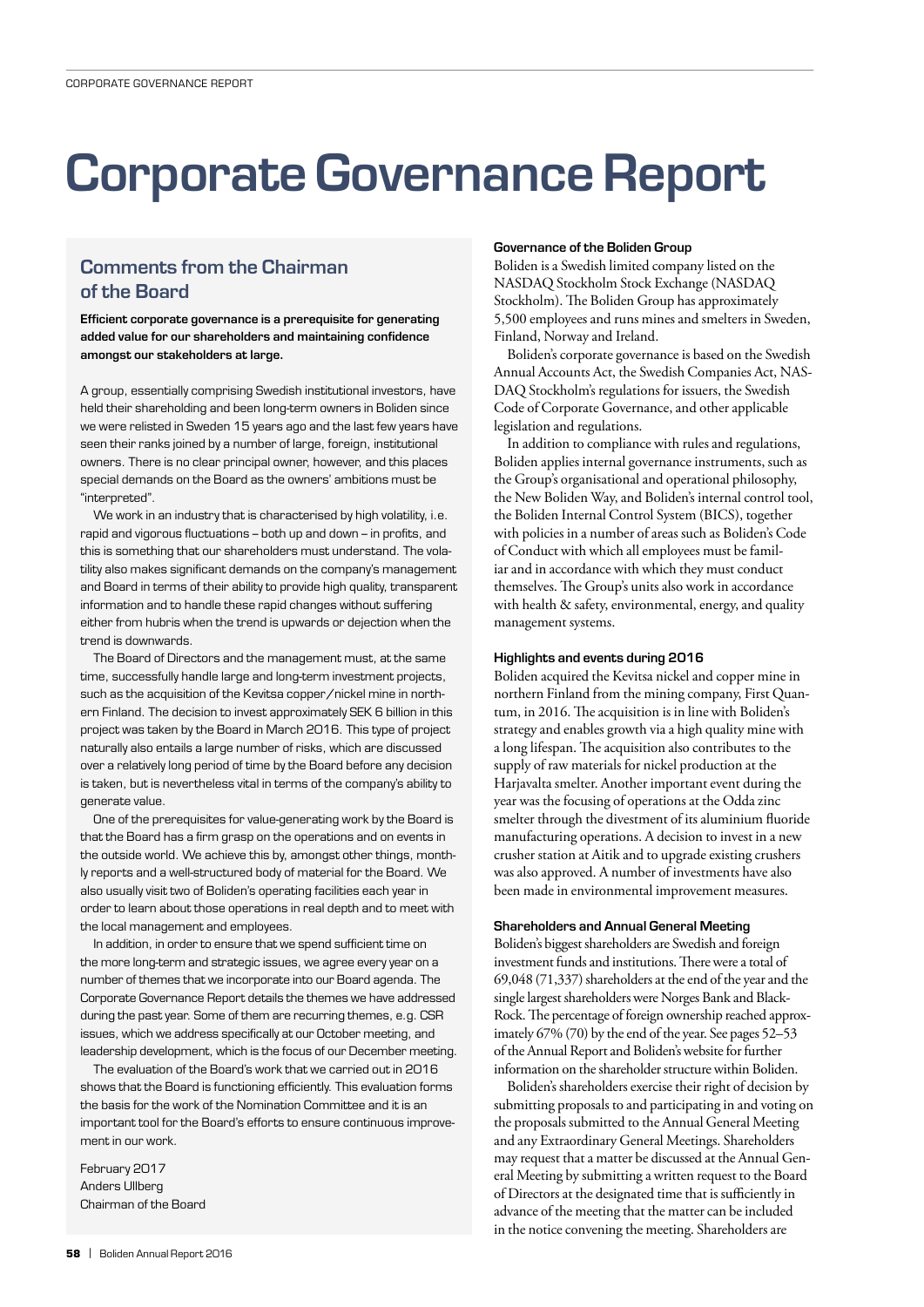Welcome to the 2017 Annual General Meeting! The 2017 Annual General Meeting will be held in Aitik, Gällivare on 25 April 2017.

APRIL  $25$  also welcome to submit enquiries to the Board and the President, the Auditor or Committee Chairmen during the General Meeting.

The Annual General Meeting is the company's supreme decision-making body. The duties of the Annual General Meeting include the election of Members of the Board, the Chairman of the Board, auditors, and the Nomination Committee. The Annual General Meeting's duties also include the adoption of the Income Statement and Balance Sheet, resolutions on the appropriation of profits and discharge from liability for the Members of the Board and the President of the company, the determination of fees payable to the Members of the Board and to the auditors and the principles governing conditions of employment and remuneration for the President and senior executives, and, where relevant, the amending of Articles of Association.

The Annual General Meetings are regularly held at one of Boliden's facilities in Sweden in order to give the shareholders an insight into the operations. Shareholders are offered the chance of a guided tour of Boliden's mines, concentrators or smelters in conjunction with these meetings in order to deepen their knowledge of the operations and to give them an opportunity to meet with Boliden's employees.

#### The 2016 Annual General Meeting

The 2016 Annual General Meeting was held on 3 May in Rönnskär. 104,698,900 shares were represented at the Meeting by 1,033 shareholders, either in person or through their proxies. The shares represented comprised 38.3% of the total number of shares. The Meeting was attended by all Members of the Board and members of the Group management, and the auditor.

The Meeting resolved, amongst other things, to re-elect all of the Members of the Board, with the exception of Staffan Bohman, who had declined re-election. Pekka Vauramo, President & CEO of Finnair and former Director of Sandvik Mining was elected as a new Member of the Board. Anders Ullberg was re-elected as the Chairman of the Board. The Meeting further resolved:

- To pay a dividend of SEK 3.25 per share, totalling SEK 889 m, in accordance with the proposal by the Board of Directors.
- To appoint the following persons as members of the Nomination Committee: Jan Andersson (Swedbank Robur fonder), Lars Erik Forsgårdh, Ola Peter Gjessing (Norges Bank Investment Management), Anders Oscarsson (AMF) and Anders Ullberg (Chairman of the Board).
- That Directors' fees payable and fees payable to the Committees shall, in accordance with the proposal by the Nomination Committee, comprise a Director's fee of SEK 1,400,000 to the Chairman of the Board and SEK 500,000 to Members who are not Boliden employees, that a fee of SEK 190,000 shall be payable to the Chairman of the Audit Committee and that the fees payable to each of the two members of the Audit Committee shall be SEK

90,000, and that the fees payable to each of the two members of the Remuneration Committee shall be SEK 50,000.

• To elect Deloitte AB as the company's new auditors for the period up to and including the next Annual General Meeting, in accordance with the proposal by the Nomination Committee and that auditors' fees shall be payable in accordance with the approved invoices received.

The Annual General Meeting also resolved to approve the proposed principles for remuneration to the Group management whereby the remuneration shall comprise a fixed salary, any variable remuneration, other benefits and pensions. The variable remuneration shall be maximised at 60% of the fixed salary for the President and maximised at 40−50% of the fixed salary for other senior executives and shall be based on results in relation to targets set. The variable remuneration shall not entitle to pensionable income.

The resolutions passed by the 2016 Annual General Meeting are included in the Minutes of the Meeting published on Boliden's website, where the minutes of previous Annual General Meetings are also published.

#### Nomination Committee

The Nomination Committee represents Boliden's shareholders and is tasked with preparing and presenting proposals for resolutions that Boliden's shareholders vote on at the Annual General Meeting. The proposals relate to the election of and fees payable to Board Members, the Chairman of the Board and the company's auditors, and to the process and the criteria that shall govern the appointment of the members of the Nomination Committee ahead of the next Annual General Meeting.

The focus of the Nomination Committee's work is on ensuring that the company's Board of Directors comprises Members who, collectively, possess the knowledge and experience that corresponds to the standards that Boliden's shareholders require of the company's most senior governing body. The Chairman of the Board accordingly presents the Nomination Committee with the evaluation conducted of the work of the Board and the individual Members during the past year as part of the process of drafting proposals for Board Members. The Company President also presents Boliden's operations and future orientation. The Nomination Committee is also afforded the opportunity to meet Members of the Board. The Nomination Committee also drafts proposals for the election of auditors. Shareholders can submit proposals to the Nomination Committee in accordance with the instructions presented on Boliden's website.

The Annual General Meeting passes resolutions on the principles governing the appointment and duties of the Nomination Committee. The Nomination Committee shall, in accordance with the Instructions for the Nomination Committee, comprise a minimum of five and a maximum of seven members. Five members shall be elected at the Annual General Meeting,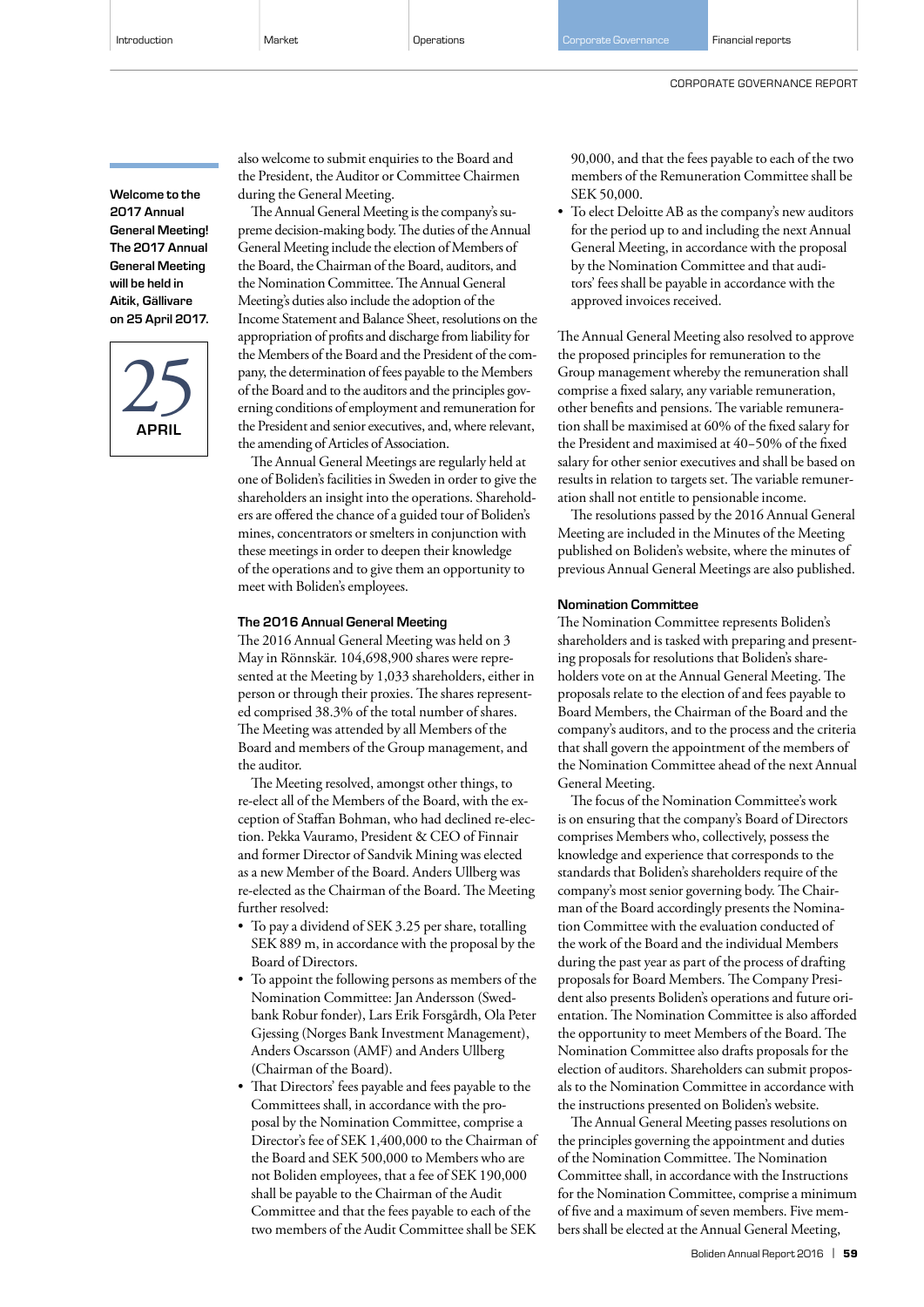

of whom three shall represent the biggest shareholders and one the smaller shareholders, and one of whom shall be the Chairman of the Board. The Nomination Committee may, in order better to reflect the shareholder structure in the event of changes in ownership, offer places on the Committee to other larger shareholders. The Nomination Committee appoints its own Chairman and works in the best interests of all shareholders. The members of the Nomination Committee receive no remuneration for their work.

#### The work of the Nomination Committee in 2016

Jan Andersson (Swedbank Robur fonder), Lars Erik Forsgårdh, Ola Peter Gjessing (Norges Bank Investment Management), Anders Oscarsson (AMF) and Anders Ullberg (Chairman of the Board) were elected to the Nomination Committee at the 2016 Annual General Meeting. In October, the Chairman of the Board convened the members of the Committee, at which time, Jan Andersson was appointed Chairman of the Nomination Committee. The current composition of the Nomination Committee is also shown on Boliden's website. The Nomination Committee has met twice prior to the 2017 Annual General Meeting and has also had telephone contacts with and held meetings with both Members of the Board and the President. These contacts afford the Nomination Committee a good opportunity to form an opinion of the way in which the Chairman of the Board and the individual Members of the Board view the work of the Board, of the executive management, and of the way in which they view Boliden's operations and the challenges faced by the company in the next few years.

The Nomination Committee endeavours to ensure an even gender distribution amongst the Board Members and the Nomination Committee also prioritises, in parallel with its efforts to achieve this objective, ensuring a multifaceted and broad composition that covers relevant areas with regard to expertise, experience and background. Boliden's operations, developmental phase and future orientation are important criteria in evaluating skill requirements and analyses aimed at

determining the optimum composition of the Board. The Nomination Committee's proposals for

submission to the 2017 Annual General Meeting will be published in the impending notice convening the Annual General Meeting and on Boliden's website.

#### The Board of Directors

The Board of Directors is appointed by Boliden's owners to bear ultimate responsibility for the company's organisation and the management of the company's affairs in the best interests of both Boliden and the shareholders. This shall be done in a sustainable way that entails carefully balanced risk-taking, in order to ensure that the company's long-term developmental trend is a positive one.

Boliden's Board of Directors shall, under the provisions of the Articles of Association, comprise a minimum of three and a maximum of ten Members, without Deputy Members, elected by the Annual General Meeting. The company's employees have a statutory entitlement to appoint three Members and three Deputy Members to the Board. The Board of Directors, which is elected for one year at a time, has comprised eight Members elected by the Annual General Meeting and three Members appointed by the trade union organisations. The Board Meetings are attended both by the ordinary Members and by the unions' three Deputy Members. The General Counsel Group Legal Affairs is the Board's Secretary. Boliden's Chief Financial Officer (CFO) also usually attends the Meetings as part of the Group management. Other members of the Group management and other executives also attend and present reports on individual issues as required.

The Board Members elected by the Annual General Meeting are all to be regarded as independent in relation to major shareholders and all, with the exception of the President, are to be regarded as independent in relation to the company and the Group management. The Board consequently complies with the requirements of the Code with regard to independent Members. The Members of the Board are presented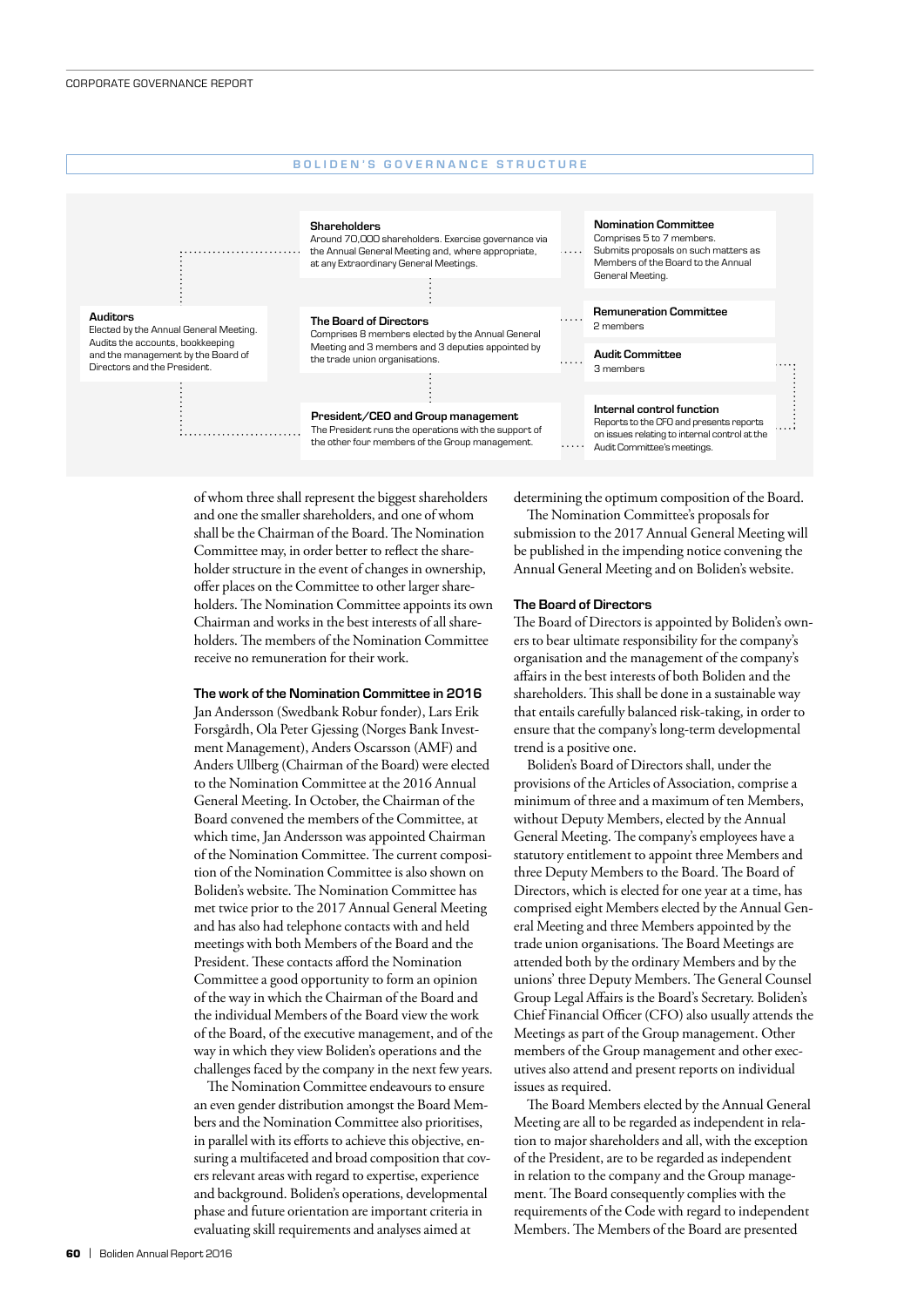on pages 64–65 and on Boliden's website.

The Board sets the company's financial goals and strategy, appoints and evaluates the President and CEO, and ensures that efficient systems are put in place for following up on and monitoring operations, that the company complies with statutory and regulatory requirements, and that information is published in a correct and transparent manner. The Board adopts a Formal Work Plan every year at the Statutory Board Meeting, held after the Annual General Meeting. The Formal Work Plan regulates the work and responsibilities of the Board in greater detail, together with the special duties with which the Chairman of the Board is tasked.

The Chairman of the Board presides over the Board's work and the Board Meetings and establishes an open and constructive dialogue. The Chairman's duties also include monitoring and evaluating the expertise and work of the Board Members and the contribution they make to the Board as a whole. Another important component of the Chairman's work is monitoring the operations through an ongoing dialogue with the President. The Chairman of the Board acts as a discussion party and source of support for the President and ensures implementation of and compliance with the Board's decisions, instructions and directives. Prior to every Board Meeting, the Chairman and the President review the issues to be discussed at the meeting. The supporting documents for the Board's discussion of the issues are sent to the Members one week before each Board Meeting. The division of labour between the Board of Directors and the President is clarified in the written "Instructions to the President" adopted by the Board at the Statutory Board Meeting.

#### The Board of Directors' work in 2016

The Board of Directors held 9 meetings in 2016, including the Statutory Board Meeting. A number of the Board Meetings are regularly held at the company's operating units in order to give the Members an increased insight into the operations. In 2016, the Board visited Rönnskär, Tara and Kevitsa.

The Board receives ongoing information on Boliden's commercial and financial performance and updates on Boliden's fulfilment of its sustainability goals in the form of monthly reports and at Board Meetings. Every Board Meeting consequently begins with a review of the operations and of sustainability issues.

The Board also, at the beginning of the year and in addition to these and other customary operations-related issues, sets a number of themes that it particularly wishes to address during the year in order to create an increased understanding of Boliden's opportunities and challenges from a broader perspective. The acquisition of the Kevitsa nickel and copper mine has also resulted in a considerable focus on developing an increased understanding of the nickel market and on the evaluation, financing and implementation of the acquisition. The Board has also discussed such

issues during the year as exploration activities, metal prices and terms, Boliden's competitive position, and acquisitions and mergers in the mining industry. The previous increase in the accident frequency has meant that efforts to improve and coordinate safety issues have been the subject of ongoing monitoring and follow up work by the Board. Efficient and appropriate environmental permit processes and reasonable operating conditions are, in light of the nature of Boliden's business, important issues for the company and its Board, and are the subject of recurring discussions. The Board has also addressed a related area, namely CSR and business ethics concerns.

The Chairman ensures that the Board and its work are evaluated annually and that the results of the evaluation are conveyed to the Nomination Committee. The evaluation is carried out by the Board itself under the guidance of the Chairman or with the help of an independent consultant. The 2016 evaluation was a self-assessment during which the Members answered a number of questions in writing on a range of different subjects and held one-on-one discussions with the Chairman of the Board, followed by a joint discussion, during which the Board discussed the conclusions drawn from the evaluation.

The overall responsibility of the Board of Directors cannot be delegated but the Board may, within itself, set up committees which prepare issues within their respective spheres. The Board has, accordingly and as in previous years, set up an Audit Committee and a Remuneration Committee in 2016. The Committees' members are appointed at the Board Meeting following the election held after the Annual General Meeting and their work is governed by the Committees' formal work plans and instructions.

#### Audit Committee

The Audit Committee prepares a number of issues for consideration by the Board and thereby supports the Board in its endeavours to fulfil its responsibilities within the areas of auditing and internal control and with assuring the quality of Boliden's financial reporting. Boliden has an internal control function whose work involves mapping risk areas and following up on work in identified areas, amongst other things. The Committee also works with the procurement of services from the company's auditors in addition to the actual auditing services and, when so tasked by the Nomination Committee, with the procurement of auditing services. The Audit Committee meets before the publication of every financial report, and as necessary. The Audit Committee comprises Ulla Litzén (Chairwoman), Tom Erixon and Anders Ullberg. The Committee members have specialist competence, experience of and interest in financial and accounting issues – see Directorships and previous positions, pages 64–65. The Committee's meetings are also attended by Boliden's CFO and the Director of Internal Control. The Committee met five times in 2016. Special attention was paid in 2016 to internal controls, IT security, and accounting principles. The Audit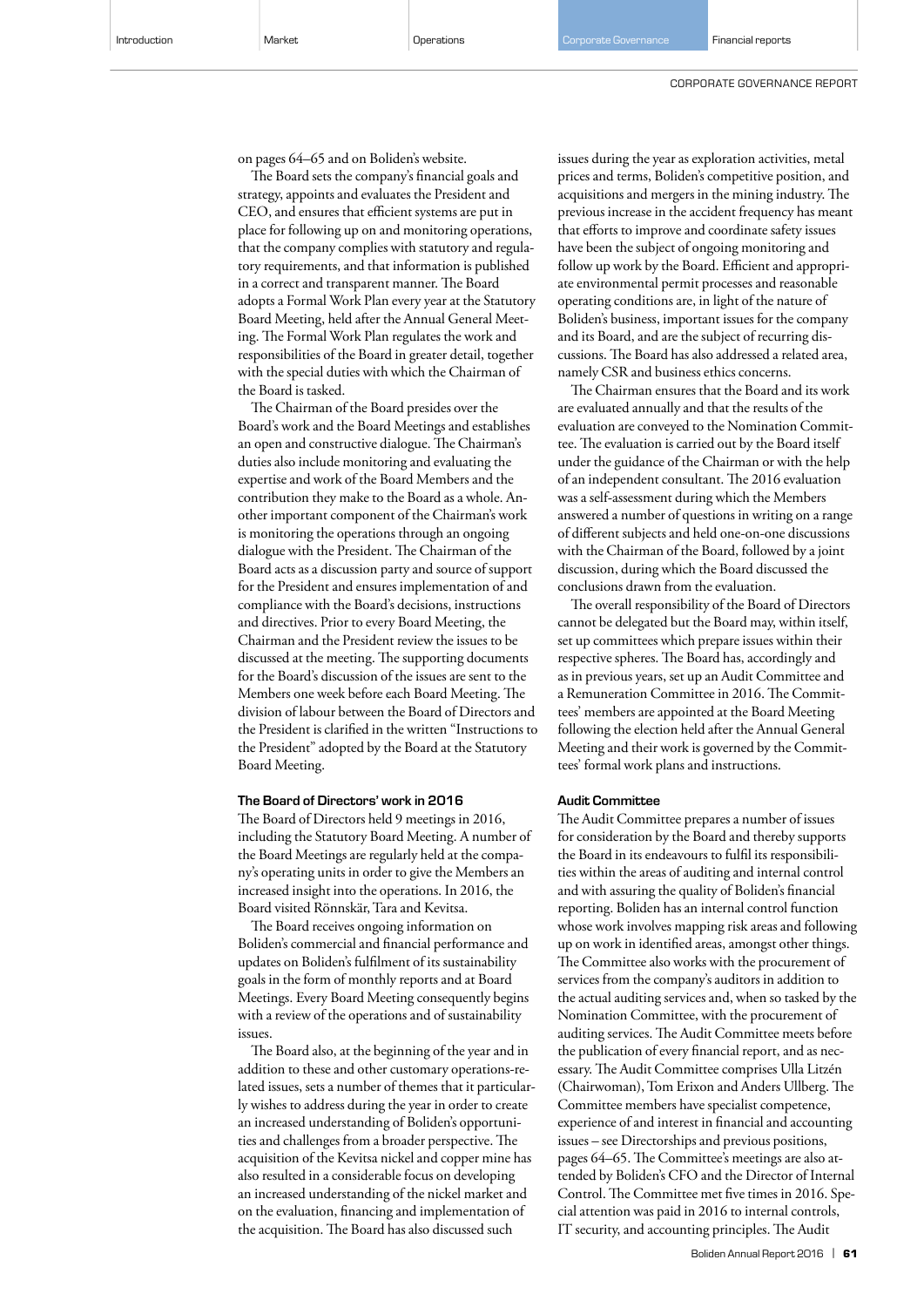#### THE BOARD OF DIRECTORS' WORK IN 2016

**Recurring business:** Sustainability and health & safety issues, operational review, investments, cost accounting, and theme items. The main matters on the agenda at Board Meetings in 2016 are shown below:

**February:** Review of the Year-End Report, the Annual Report, the Audit Report, and matters for submission to the Annual General Meeting, and a meeting between the Board of Directors and auditors in the absence of the management. In-depth examinations of Boliden's metals, particularly gold and nickel, and of metal prices and terms.

**March:** Extraordinary Board Meeting by reason of the Kevitsa acquisition.

**May** (three meetings): Q1 Interim Report. Structural transactions and acquisitions. Acquisition financing and the refinancing of Boliden's loan facility. Review of purchasing issues and cost trends. Annual General Meeting and the Statutory Board Meeting.

**July:** Q2 Interim Report and review of the Audit Report.

**August:** Site visit to Tara in Ireland, strategic orientation for Business Area Mines, Aitik's

Committee works on the basis of a set of "Instructions for the Audit Committee" adopted every year by the Board of Directors and reports back to the Board on the results of its work.

#### Remuneration Committee

The Remuneration Committee submits proposals for resolution by the Board regarding salary and other terms of employment for the President, and follows up on and evaluates programmes for variable remuneration for the management. The Committee also approves proposals regarding salaries and other terms of employment for the Group management, as proposed by the President. The Remuneration Committee is, furthermore, tasked with submitting proposals regarding remuneration principles for the President and Group management – proposals which are then submitted by the Board to the Annual General Meeting for resolution. The application of the guidelines and relevant remuneration structures and levels within the company is also followed up by the Committee and the results of this evaluation are published on the company's website. See Note 3 for an account of the remuneration paid to the Group management.

The Remuneration Committee works on the basis of a set of "Instructions for the Remuneration Committee" adopted every year by the Board of Directors and reports back to the Board on the results of its work. The Remuneration Committee comprises Anders Ullberg (Committee Chairman), and Mikael G:son Löw. The Committee has held two meetings during the year and has also had telephone contacts on a number of occasions.

#### The President and Group management

The President has ultimate responsibility for Boliden's strategic orientation and for ensuring the compliance with and implementation of the Board of Directors' decisions, and for ensuring that risk management, steering, systems, organisation and processes are all of a satisfactory standard. The President is supported in his work by the Group's management team which, in addition to the President, comprises the SVPs for Boliden's two Business Areas, Mines and Smelters, the CFO, and the SVP Corporate Responsibility (CR). The Group management meets regularly once

crushers and the need for investment, exploration, sanction controls, and compliance with market abuse regulations.

**October:** Q3 Interim Report, strategic orientation for Business Area Smelters, slag management, cost cutting in purchasing, the status of disputes, and following up on the New Boliden Way and Corporate Responsibility (CR).

**November:** Review of strategy, budget and business plan. Management development, managerial and Board Member evaluation, risk management.

a month to follow up on operations and to discuss Group-wide issues, and to draw up proposals for strategic plans, business plans, and budgets that the President submits to the Board of Directors for their consideration. The areas addressed by the Board have largely reflected the work of the Group management during the year. The Group management also holds two meetings every year on strategy planning. The Group management, together with the management of the respective Business Areas, also meet five times a year to review Business Area-specific issues including a review of budgets and operations. For large scale projects, relevant parts of the Group management form special steering groups, together with project managers and other stakeholders, and meet regularly. The President and the central staffs hold reviews every month. The Group management also meets with the company's employee representative Board Members and their deputies ahead of every Board Meeting, at which time the Board Meeting agenda and other topical issues are discussed. The company's senior managers and specialists meet at a management conference every year for discussions intended to build consensus and achieve widespread support on important issues. See page 66 for a presentation of the Group management team.

#### Business management

Management by the Board goes through a chain of command from the President and the Group management to the operating units. Boliden has an organisation in which responsibilities and authority are delegated within clear frameworks. These frameworks are defined by Boliden's steering documents, budget and strategic plan. The steering documents, which are available on Boliden's internal web site and which comprise the internal framework required for effective management, include the Financial Policy, the Code of Conduct, the Anti-Corruption Policy, the Competition Law Policy, the Communications Policy, the Environmental Policy, the Health & Safety Policy, the Insider Trading Policy, and documentation on delegation and decision-making.

#### Sustainability governance in Boliden

Sustainability issues are an integral part of Boliden's operations and the work is conducted from the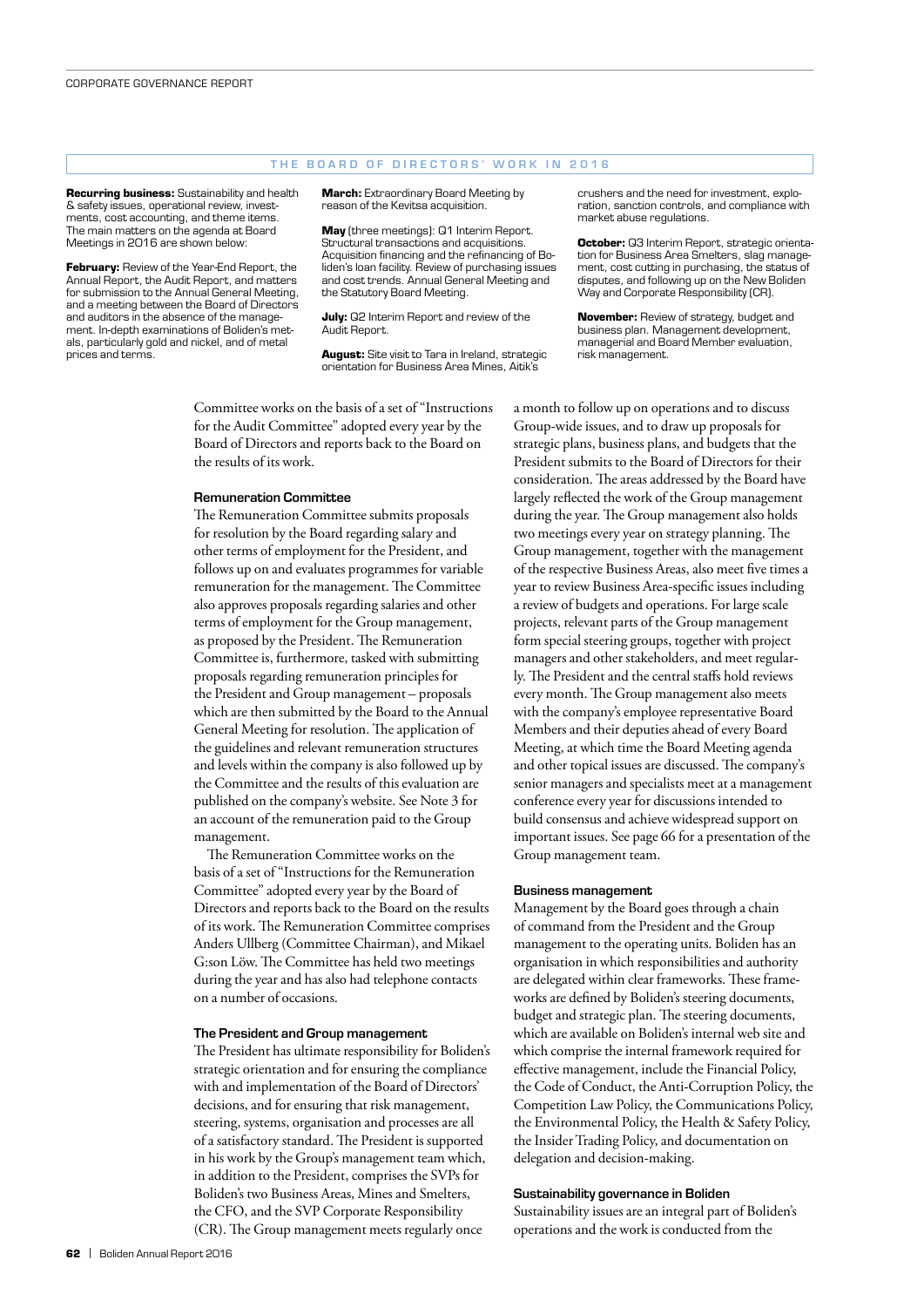CORPORATE GOVERNANCE REPORT

starting point of the most operationally critical issues. Sustainability issues are discussed at every management group and Board meeting, as is the case at the local management group meetings. One member of the Group management works primarily, furthermore, with CR issues. The day-to-day responsibility is decentralised to the respective units. Central sustainability, environmental, energy and HR functions follow up on the units' work and are responsible for creating a structure and orientation for the work. Networks have been established within the respective functions in order to promote knowledge exchange and development.

The sustainability issues identified by Boliden as being of the greatest significance are linked to Boliden's budget and strategy. Factors that form the basis for the prioritisation include Boliden's operations and their impact on people and the environment, the way in which work on these issues can support the operations, expectations of Boliden from internal and external stakeholders, risks and opportunities, external factors, and applicable regulations. The challenges that will be prioritised change over time and are, therefore, regularly reviewed – usually once every year. It is the responsibility of the various controlling parties within the Group to set local goals with regard to the overall issues. In 2013, Boliden set new goals in the sustainability sphere that will apply until 2018, inclusive – see pages 8−9 of the Annual Report.

Boliden's environmental work is value-based, which means that measures are approved not solely on the basis of official requirements, but on the basis of what can be done to improve the environment at the operational sites. This means that investments that yield a substantial environmental benefit for the amount invested are approved and implemented, even in the absence of external requirements or charges. Investments have, consequently, been approved with regard to, amongst other things, the separation of plastic for lead batteries at the Bergsöe lead smelter, and dioxin treatment at the Rönnskär smelter.

Viewed over a longer perspective, Boliden's longterm health and safety work has yielded good results and displayed a downwards accident trend. The trend has, however, been negative in recent years and a high priority has, therefore, been placed on measures that will, in the long-term, enable Boliden's vision of accident-free operations to be realised. These measures, which entail managerial development that aims to create wider ranging employee commitment, are now yielding results and the trend is, once again, positive at the majority of production units. The measures that were taken and which yielded results in 2016 will continue unabated with an extra focus on the units where the trend has not, as yet, been turned around. A number of investments focusing on the work environment have been approved during the year, including measures designed to increase the automation of certain jobs with a higher risk component at Kokkola and Odda. The work environment activities are, in common with the environmental work, value-based,

and investments are approved on the basis of risk analyses, rather than of mandatory laws and regulations. Boliden also imposes stringent demands on its business partners with regard to respect for, and compliance with, applicable health and safety directives and regulations. Business partners are investigated, selected, and evaluated on the basis of these issues, amongst others.

Efficient and appropriate licensing processes and reasonable operating conditions are, in the light of the nature of Boliden's operations, important issues for the company. Boliden works actively with industry organisations to monitor and promote the interests of the mining industry.

Boliden's GRI Index, and the associated information in the Annual Report and separate GRI Report have, since 2013, been subject to an external review by auditors, with the aim of, amongst other things, underlining the importance of the sustainability work to Boliden and to further reinforce the confidence of the market and other stakeholders in the work conducted by the company in this respect.

Matters of business ethics are constantly topical and an area with which the company actively works. Boliden focused specifically on competition law issues during the year and has implemented new policies in this area. Training in competition law has been provided, partly in an online format and partly in the form of targeted seminars. Boliden has also strengthened its work with sanctions compliance and implemented new tools for sanctions monitoring and evaluation of business partners. Boliden has a whistle blower function to facilitate the reporting of suspected cases of impropriety.

#### Auditors

The external auditor conducts independent audits of Boliden's accounts in order to ensure that they provide a correct, fair and comprehensive picture of the company's position and results. The auditor also reviews the management by the Board of Directors and the President and presents his/her observations to the Board in the absence of the management. The auditor has been in contact with the Group management in 2016 in conjunction with audits or issues arising. The auditor is a regular attendee at the Audit Committee's meetings and has met with the Board on one occasion in 2016. The auditor also reports to the shareholders at the Annual General Meeting.

The accounting firm of Deloitte AB was elected at the 2016 Annual General Meeting to serve as the company's auditors until the conclusion of the 2017 Annual General Meeting. Authorised Public Accountant, Jan Berntsson, is the auditor in charge. He is a partner in and CEO of Deloitte Sweden and his other audit engagements include Atlas Copco and Kinnevik. Remuneration to the company's auditors is payable in accordance with the approved invoices received for the period up to the end of the 2017 Annual General Meeting. See Note 4 for information on remuneration disbursed in 2016.

Boliden Annual Report 2016 | **63**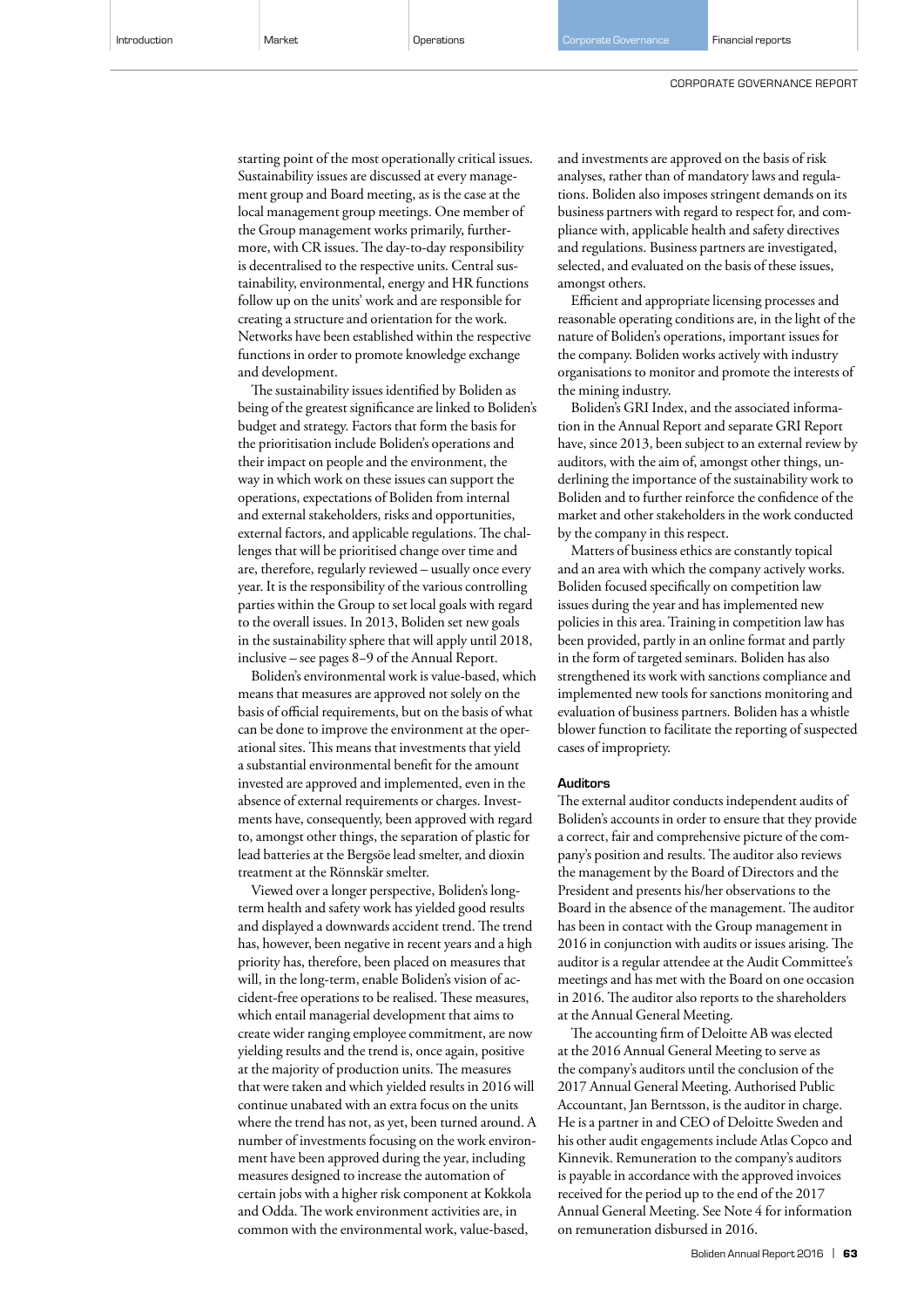# THE BOARD OF DIRECTORS



| Name                                                              | <b>Anders Ullberg</b><br>Chairman of the Board                                                                                                                                                                                                                                                        |                                                                    | <b>Marie Berglund</b><br>Member of the Board                                                                                                                                                                                                           | <b>Tom Erixon</b><br>Member of the Board                                                                                             | <b>Lennart Evrell</b><br>Member of the Board                                                                                                                                                                                            |
|-------------------------------------------------------------------|-------------------------------------------------------------------------------------------------------------------------------------------------------------------------------------------------------------------------------------------------------------------------------------------------------|--------------------------------------------------------------------|--------------------------------------------------------------------------------------------------------------------------------------------------------------------------------------------------------------------------------------------------------|--------------------------------------------------------------------------------------------------------------------------------------|-----------------------------------------------------------------------------------------------------------------------------------------------------------------------------------------------------------------------------------------|
| Position                                                          |                                                                                                                                                                                                                                                                                                       |                                                                    | Vice President, Raw Materials and<br>Environment, NCC Industry.                                                                                                                                                                                        | President & CEO, Alfa Laval.                                                                                                         | President & CEO of Boliden.                                                                                                                                                                                                             |
| Education                                                         | M.Sc. Economics                                                                                                                                                                                                                                                                                       |                                                                    | M.Sc. Biology                                                                                                                                                                                                                                          | LL.B, MBA.                                                                                                                           | M.Sc. Engineering, Economics                                                                                                                                                                                                            |
| Elected                                                           | 2005                                                                                                                                                                                                                                                                                                  |                                                                    | 2003                                                                                                                                                                                                                                                   | 2013                                                                                                                                 | 2008                                                                                                                                                                                                                                    |
| Born                                                              | 1946                                                                                                                                                                                                                                                                                                  |                                                                    | 1958                                                                                                                                                                                                                                                   | 1960                                                                                                                                 | 1954                                                                                                                                                                                                                                    |
| <b>Directorships</b>                                              | Chairman of the Boards of Eneqvist<br>Consulting, Natur&Kultur and<br>Studsvik. Member of the Boards<br>of Atlas Copco, Beijer Alma and<br>Valedo Partners, Chairman of<br>the Swedish Financial Reporting<br>Board and Member of the Board of<br>the European Financial Reporting<br>Advisory Group. |                                                                    | Chairman of the Board of Eurocon<br>Consulting. Member of the Boards<br>of Baltic Sea 2020, the Water<br>Delegation of the Gulf of Bothnia's<br>Water District, and the Advisory<br>Council of the County Administrati-<br>ve Board of Västernorrland. | Member of the Board of Chinsay.                                                                                                      | Chairman of the Boards of<br>Umeå University and the<br>Employers' Association of the<br>Swedish Mining Industry. De-<br>puty Chairman of the Board of<br>SveMin. Member of the Board<br>of the Confederation of Swedish<br>Enterprise. |
| <b>Previous positions</b>                                         | of SSAB.                                                                                                                                                                                                                                                                                              | CFO of Svenska Varv. CFO. Vice<br>President, and President and CEO | Group Ecologist in the former<br>MoDo Group, Environmental Mana-<br>ger of Botniabanan AB, President<br>of BioEndev (consultant).                                                                                                                      | Managing partner Boston Consul-<br>ting Group, a variety of senior posi-<br>tions within Sandvik, and President<br>and CEO of Ovako. | President & CEO of Sapa<br>and Munters, and a variety<br>of senior positions within<br>ASEA, Atlas Copco and Sphinx<br>Gustavsberg.                                                                                                     |
| Number of shares <sup>1)</sup>                                    | 45,000                                                                                                                                                                                                                                                                                                |                                                                    | 1.000                                                                                                                                                                                                                                                  | 6.900                                                                                                                                | 41,235                                                                                                                                                                                                                                  |
| <b>Meetings attended</b>                                          | 9 of 9                                                                                                                                                                                                                                                                                                |                                                                    | 9 of 9                                                                                                                                                                                                                                                 | 9 of 9                                                                                                                               | 9 of 9                                                                                                                                                                                                                                  |
| Committee work<br>(present)                                       | Audit Com-<br>mittee<br>$5$ of $5$                                                                                                                                                                                                                                                                    | Remuneration<br>Committee<br>$2$ of $2$                            |                                                                                                                                                                                                                                                        | Audit Committee<br>$5$ of $5$                                                                                                        | $\equiv$                                                                                                                                                                                                                                |
| Director's fees. SEK                                              | 1,400,000                                                                                                                                                                                                                                                                                             |                                                                    | 500.000                                                                                                                                                                                                                                                | 500,000                                                                                                                              | $\overline{\phantom{a}}$                                                                                                                                                                                                                |
| <b>Committee fees. SEK</b>                                        | 90,000                                                                                                                                                                                                                                                                                                | 50,000                                                             | $\overline{\phantom{0}}$                                                                                                                                                                                                                               | 90,000                                                                                                                               | $\overline{\phantom{a}}$                                                                                                                                                                                                                |
| <b>Combined fees</b>                                              | 1,540,000                                                                                                                                                                                                                                                                                             |                                                                    | 500.000                                                                                                                                                                                                                                                | 590,000                                                                                                                              |                                                                                                                                                                                                                                         |
| Independence from<br>the company and<br>the company<br>management | Yes                                                                                                                                                                                                                                                                                                   |                                                                    | Yes                                                                                                                                                                                                                                                    | Yes                                                                                                                                  | No                                                                                                                                                                                                                                      |
| Independence from<br>maior shareholders                           | Yes                                                                                                                                                                                                                                                                                                   |                                                                    | Yes                                                                                                                                                                                                                                                    | Yes                                                                                                                                  | Yes                                                                                                                                                                                                                                     |



| Name                           | <b>Roland Antonsson</b><br><b>Employee Representative</b>                                                                                                                                          | <b>Marie Holmberg</b><br>Employee Representative                                                                                                    | Kenneth Ståhl<br>Employee Representative                                                                                                                                         |
|--------------------------------|----------------------------------------------------------------------------------------------------------------------------------------------------------------------------------------------------|-----------------------------------------------------------------------------------------------------------------------------------------------------|----------------------------------------------------------------------------------------------------------------------------------------------------------------------------------|
| Position                       | Member of the Board since 2012.<br>Deputy Member of the Board:<br>2009-2012.<br>Representative of IF Metall (the<br>Swedish Metalworkers' Union).<br>Chairman of the IF Metall Rönnskär<br>branch. | Member of the Board since 2008.<br>Deputy Member of the Board:<br>2005-2008.<br>Representative of the Swedish<br>Association of Graduate Engineers. | Member of the Board since<br>2014.<br>Process operator. Represent-<br>ative of IF Metall (the Swedish<br>Metalworkers' Union). Chair-<br>man of the IF Metall Bergsöe<br>branch. |
| Elected                        | 2012                                                                                                                                                                                               | 2008                                                                                                                                                | 2014                                                                                                                                                                             |
| <b>Born</b>                    | 1957                                                                                                                                                                                               | 1963                                                                                                                                                | 1973                                                                                                                                                                             |
| Number of shares <sup>1)</sup> | O                                                                                                                                                                                                  | 50                                                                                                                                                  | O                                                                                                                                                                                |
| Meetings attended              | 9 of 9                                                                                                                                                                                             | 9 of 9                                                                                                                                              | 9 of 9                                                                                                                                                                           |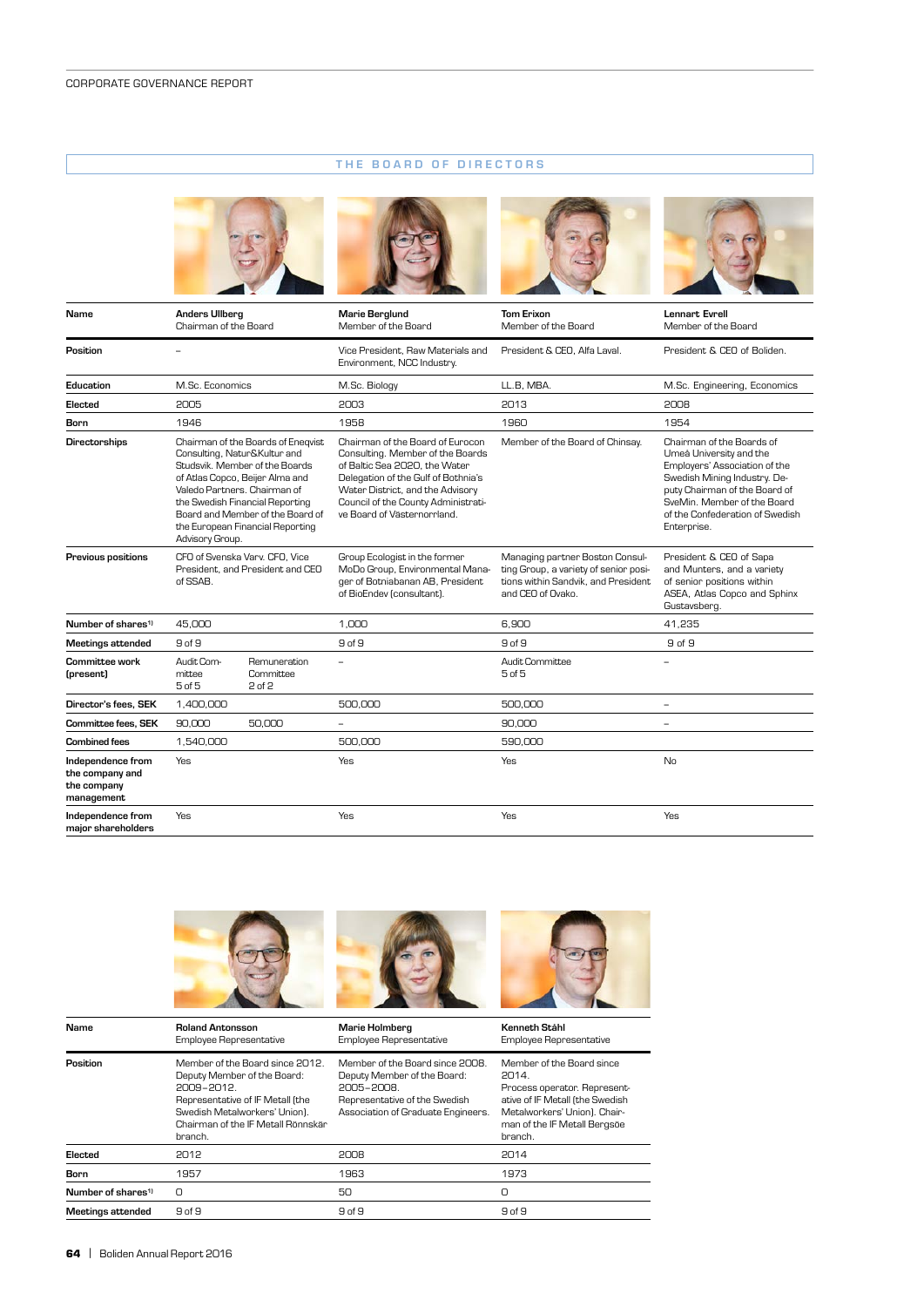# THE BOARD OF DIRECTORS





| Name                                                              | Michael G:son Löw<br>Member of the Board                                                                                                                                                                                                                                                                                                                                                                                        | Ulla Litzén<br>Member of the Board                                                                                                                                                   | <b>Elisabeth Nilsson</b><br>Member of the Board                                                                                                        | Pekka Vauramo<br>Member of the Board                                    |
|-------------------------------------------------------------------|---------------------------------------------------------------------------------------------------------------------------------------------------------------------------------------------------------------------------------------------------------------------------------------------------------------------------------------------------------------------------------------------------------------------------------|--------------------------------------------------------------------------------------------------------------------------------------------------------------------------------------|--------------------------------------------------------------------------------------------------------------------------------------------------------|-------------------------------------------------------------------------|
| Position                                                          | $\qquad \qquad -$                                                                                                                                                                                                                                                                                                                                                                                                               | $\qquad \qquad -$                                                                                                                                                                    | The County Governor of<br>the County of Östergötland                                                                                                   | President & CEO, Finnair.                                               |
| Education                                                         | M.Sc. Economics                                                                                                                                                                                                                                                                                                                                                                                                                 | M.Sc. Economics, MBA                                                                                                                                                                 | M.Sc. Engineering                                                                                                                                      | M.Sc. Engineering                                                       |
| Elected                                                           | 2010                                                                                                                                                                                                                                                                                                                                                                                                                            | 2005                                                                                                                                                                                 | 2015                                                                                                                                                   | 2016                                                                    |
| <b>Born</b>                                                       | 1951                                                                                                                                                                                                                                                                                                                                                                                                                            | 1956                                                                                                                                                                                 | 1953                                                                                                                                                   | 1957                                                                    |
| <b>Directorships</b>                                              | Chairman of the Boards of<br>RecondOil. Member of the Boards<br>of Concordia Maritime. Preem.<br>the Confederation of Swedish<br>Enterprise and Stena Bulk.<br>Deputy Chairman of the Boards<br>of IKEM, the Swedish Chamber<br>of Commerce for Russia & CIS.<br>and the Swedish Association for<br>Energy Economics. Member of<br>the Chalmers Advisory Committee<br>and the Royal Swedish Academy<br>of Engineering Sciences. | Member of the Boards of Ratos.<br>Electrolux, Alfa Laval, Husqvarna<br>and NCC.                                                                                                      | Member of the Boards<br>of Outokumpu and EKN.<br>Member of Skandia's Council.                                                                          | Member of the Boards<br>of Ilmarinen and Glaston Plc.                   |
| Previous positions                                                | A variety of senior positions<br>within Conoco Inc. in Stockholm,<br>Houston, Copenhagen, Bangkok,<br>Praque, and London. President &<br>CEO of Preem.                                                                                                                                                                                                                                                                          | President of W Capital Manage-<br>ment. Managing Director and<br>member of the Management<br>Group of Investor. Responsible for<br>Core holdings and CEO of Investor<br>Scandinavia. | CEO of Jernkontoret (the Swedish<br>Steel Producers' Association) and<br>a variety of senior positions within<br>the SSAB Group. CEO of SSAB<br>Merox. | A variety of senior positions<br>within Sandvik Mining and<br>Cargotec. |
| Number of shares <sup>1)</sup>                                    | 100                                                                                                                                                                                                                                                                                                                                                                                                                             | 8.400                                                                                                                                                                                | 200                                                                                                                                                    | $\Omega$                                                                |
| Meetings attended                                                 | 9 of 9                                                                                                                                                                                                                                                                                                                                                                                                                          | 9 of 9                                                                                                                                                                               | 9 of 9                                                                                                                                                 | 6 of 6                                                                  |
| <b>Committee work</b><br>(present)                                | Remuneration Committee<br>2 of 2                                                                                                                                                                                                                                                                                                                                                                                                | Audit Committee<br>5 of 5                                                                                                                                                            |                                                                                                                                                        |                                                                         |
| Director's fees, SEK                                              | 500,000                                                                                                                                                                                                                                                                                                                                                                                                                         | 500,000                                                                                                                                                                              | 500,000                                                                                                                                                | 500,000                                                                 |
| <b>Committee fees. SEK</b>                                        | 50,000                                                                                                                                                                                                                                                                                                                                                                                                                          | 190,000                                                                                                                                                                              | ÷,                                                                                                                                                     | $\overline{\phantom{0}}$                                                |
| <b>Combined fees</b>                                              | 550,000                                                                                                                                                                                                                                                                                                                                                                                                                         | 690.000                                                                                                                                                                              | 500.000                                                                                                                                                | 500.000                                                                 |
| Independence from<br>the company and<br>the company<br>management | <b>Yes</b>                                                                                                                                                                                                                                                                                                                                                                                                                      | Yes                                                                                                                                                                                  | Yes                                                                                                                                                    | Yes                                                                     |
| Independence from<br>maior shareholders                           | Yes                                                                                                                                                                                                                                                                                                                                                                                                                             | Yes                                                                                                                                                                                  | Yes                                                                                                                                                    | Yes                                                                     |



| Name                           | Peter Baltzari<br>Employee Representative                                                                                       | Lars Engström<br>Employee Representative                                                                                                                                                                                                                     | Jussi Lehtinen<br><b>Employee Representative</b>                                                                                |     |
|--------------------------------|---------------------------------------------------------------------------------------------------------------------------------|--------------------------------------------------------------------------------------------------------------------------------------------------------------------------------------------------------------------------------------------------------------|---------------------------------------------------------------------------------------------------------------------------------|-----|
| Position                       | Deputy Member of the Board<br>since 2014.<br>Representative in Boliden's Group<br>Council and the Profit Sharing<br>Foundation. | Deputy Member of the Board<br>since 2015.<br>Representative of the Unionen<br>trade union. Deputy Chairman of<br>the Unionen Boliden office branch.<br>Member of Boliden's Council for<br>Negotiation and Cooperation as<br>well as Boliden's Group Council. | Deputy Member of the Board<br>since 2016.<br>Representative of the Trade<br>Union Pro.<br>Production engineer at<br>Harjavalta. |     |
| Elected                        | 2014                                                                                                                            | 2015                                                                                                                                                                                                                                                         | 2016                                                                                                                            |     |
| Born                           | 1953                                                                                                                            | 1966                                                                                                                                                                                                                                                         | 1978                                                                                                                            | 1)0 |
| Number of shares <sup>1)</sup> | 1.424                                                                                                                           | 174                                                                                                                                                                                                                                                          | O                                                                                                                               |     |
| <b>Meetings attended</b>       | 9 of 9                                                                                                                          | 9 of 9                                                                                                                                                                                                                                                       | 6 of 6                                                                                                                          |     |

1) Own holdings and those of related legal or natural persons, on 31 Decem-ber 2016.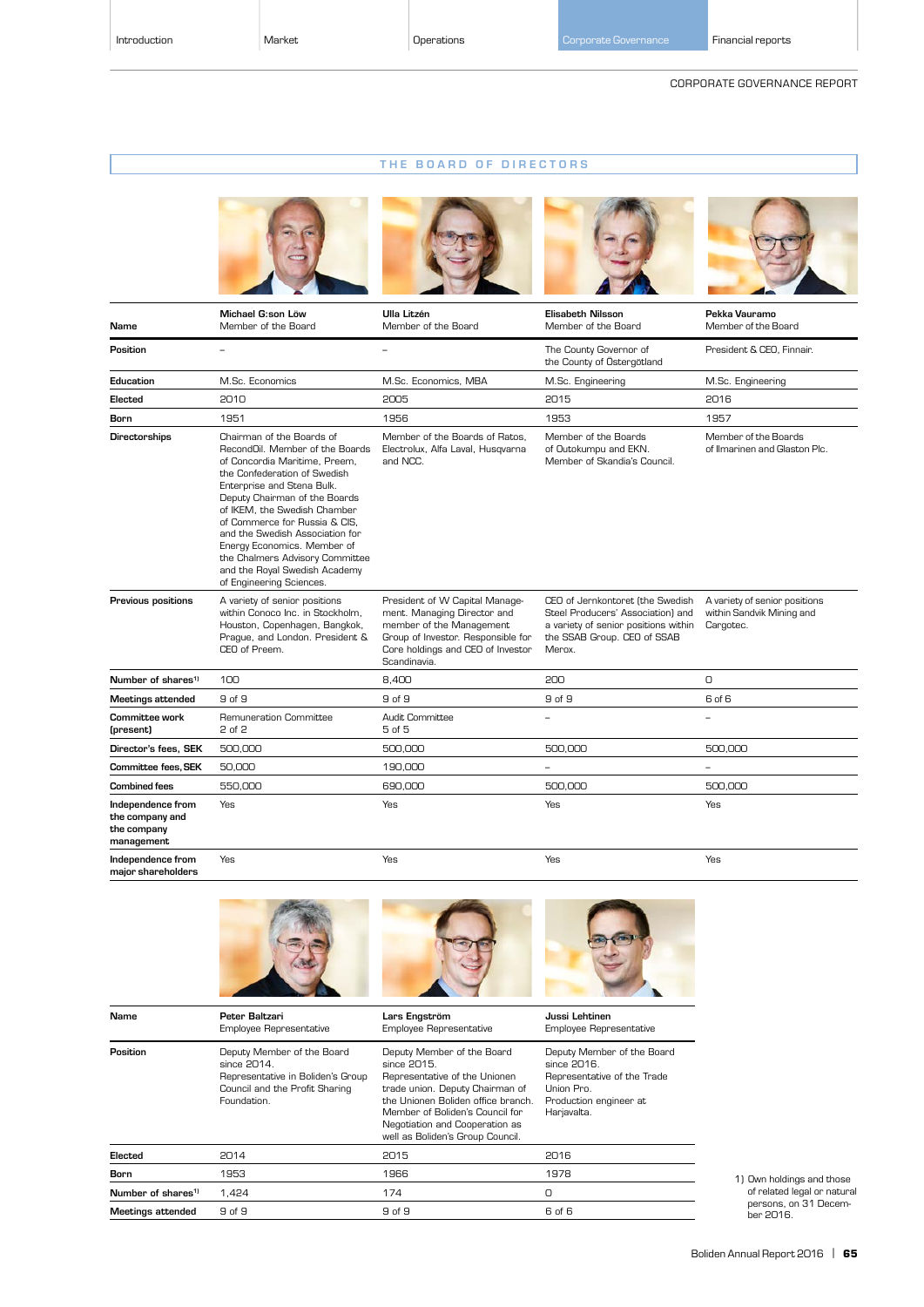# GROUP MANAGEMENT



| Name                           | <b>Lennart Evrell</b>                                                                                                                                                                                                              | Kerstin Konradsson                                                                                            | <b>Mikael Staffas</b>                                                                                       |
|--------------------------------|------------------------------------------------------------------------------------------------------------------------------------------------------------------------------------------------------------------------------------|---------------------------------------------------------------------------------------------------------------|-------------------------------------------------------------------------------------------------------------|
| Position                       | President & CEO of Boliden                                                                                                                                                                                                         | President Boliden Smelters                                                                                    | President Boliden Mines                                                                                     |
| Education                      | M.Sc. Engineering, Economics                                                                                                                                                                                                       | M.Sc. Engineering                                                                                             | M.Sc. Engineering, MBA                                                                                      |
| Employed                       | 2007                                                                                                                                                                                                                               | 2012                                                                                                          | 2011                                                                                                        |
| Born                           | 1954                                                                                                                                                                                                                               | 1967                                                                                                          | 1965                                                                                                        |
| Directorships                  | Chairman of the Boards of Umeå<br>University and the Employers'<br>Association of the Swedish Mining<br>Industry. Deputy Chairman of the<br>Board of SveMin. Member of the<br>Board of the Confederation of<br>Swedish Enterprise. | Member of the Board of Höganäs.                                                                               | Member of the Boards of SJ,<br>the Employers' Association of<br>the Swedish Mining Industry,<br>and SveMin. |
| Previous positions             | President & CEO of Sapa and<br>Munters, and a variety of senior<br>positions within ASEA, Atlas Copco<br>and Sphinx Gustavsberg.                                                                                                   | Business Area President and CEO<br>within the Akers Group and a varie-<br>ty of senior positions within SSAB. | CFO of Södra Skogsägarna,<br>Partner at.<br>McKinsey & Co.                                                  |
| Number of shares <sup>1)</sup> | 41.235                                                                                                                                                                                                                             | 3.033                                                                                                         | 7.700                                                                                                       |





| Name                           | Thomas Söderqvist                                                                         | Håkan Gabrielsson                                                                                                                  |
|--------------------------------|-------------------------------------------------------------------------------------------|------------------------------------------------------------------------------------------------------------------------------------|
| Position                       | Senior Vice President<br>- Corporate Responsibility                                       | CFO                                                                                                                                |
| Education                      | Bergsskolan – The Swedish School<br>of Mining and Metallurgy                              | M.Sc. Economics                                                                                                                    |
| <b>Employed</b>                | 2012                                                                                      | 2009-2011.2016                                                                                                                     |
| Born                           | 1957                                                                                      | 1967                                                                                                                               |
| Directorships                  |                                                                                           |                                                                                                                                    |
| <b>Previous positions</b>      | Area Manager for the Boliden Area<br>and a variety of senior positions<br>within Sandvik. | CFO of Fagerhult, Director<br>Group Controlling at Boliden,<br>and a variety of positions within<br>Sapa, Ericsson and Electrolux. |
| Number of shares <sup>1)</sup> | n                                                                                         | n                                                                                                                                  |

1) Own holdings and those of related legal or natu-ral persons, on 31 December 2016.